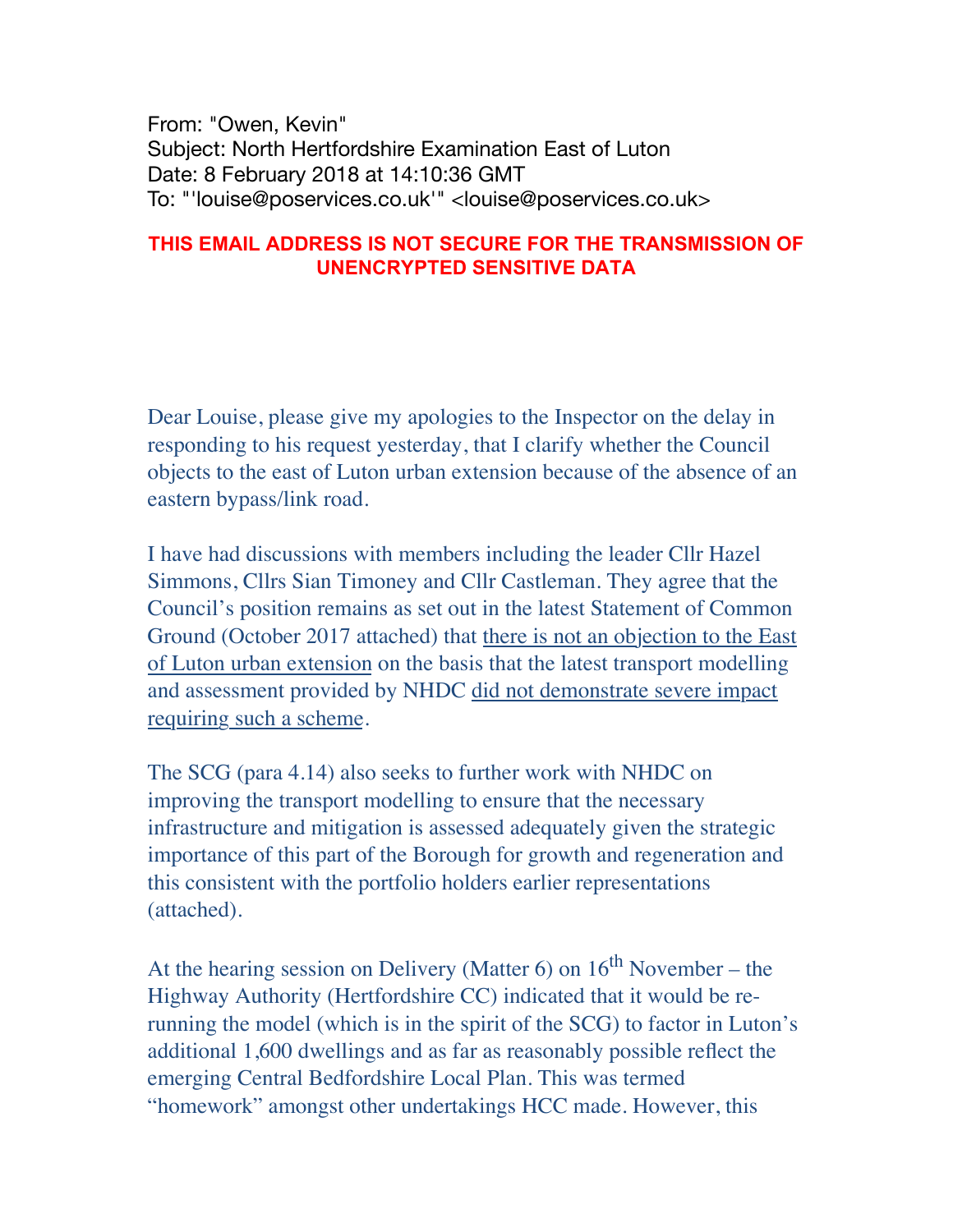aspect is not recorded in NHDC's action log although other matters are. Luton did not get a reply on why this was the case on inquiring (as attached). This was then debated at the hearing session yesterday.

It will of course, be for the Inspector to determine whether the transport modelling supplied by NHDC and associated reasoning has been robust, on the basis of the matters raised by participants during the hearing discussions.

K regards

Kevin



**IMPORTANT:** Luton Borough Council routinely monitors the content of e-mail sent and received by its e-mail systems, to ensure compliance with its policies and procedures. Messages that breach policy or pose a threat may be quarantined or deleted. Scanning of this message and addition of this footer is performed by MailMarshal Secure Email Gateway in conjunction with virus detection software. The Council is not responsible for any changes made to the message after it has been sent. This message is intended only for the addressee. Any unauthorised copying or distribution may be unlawful. If you have received this email in error please notify the originator of the message and then delete this message from your system.

## **Website: [www.luton.gov.uk](http://www.luton.gov.uk/)**

**Sign up to receive important updates on council services: [luton.gov.uk/emailupdates](http://www.luton.gov.uk/emailupdates)**

**Follow us on Twitter: @Lutoncouncil**